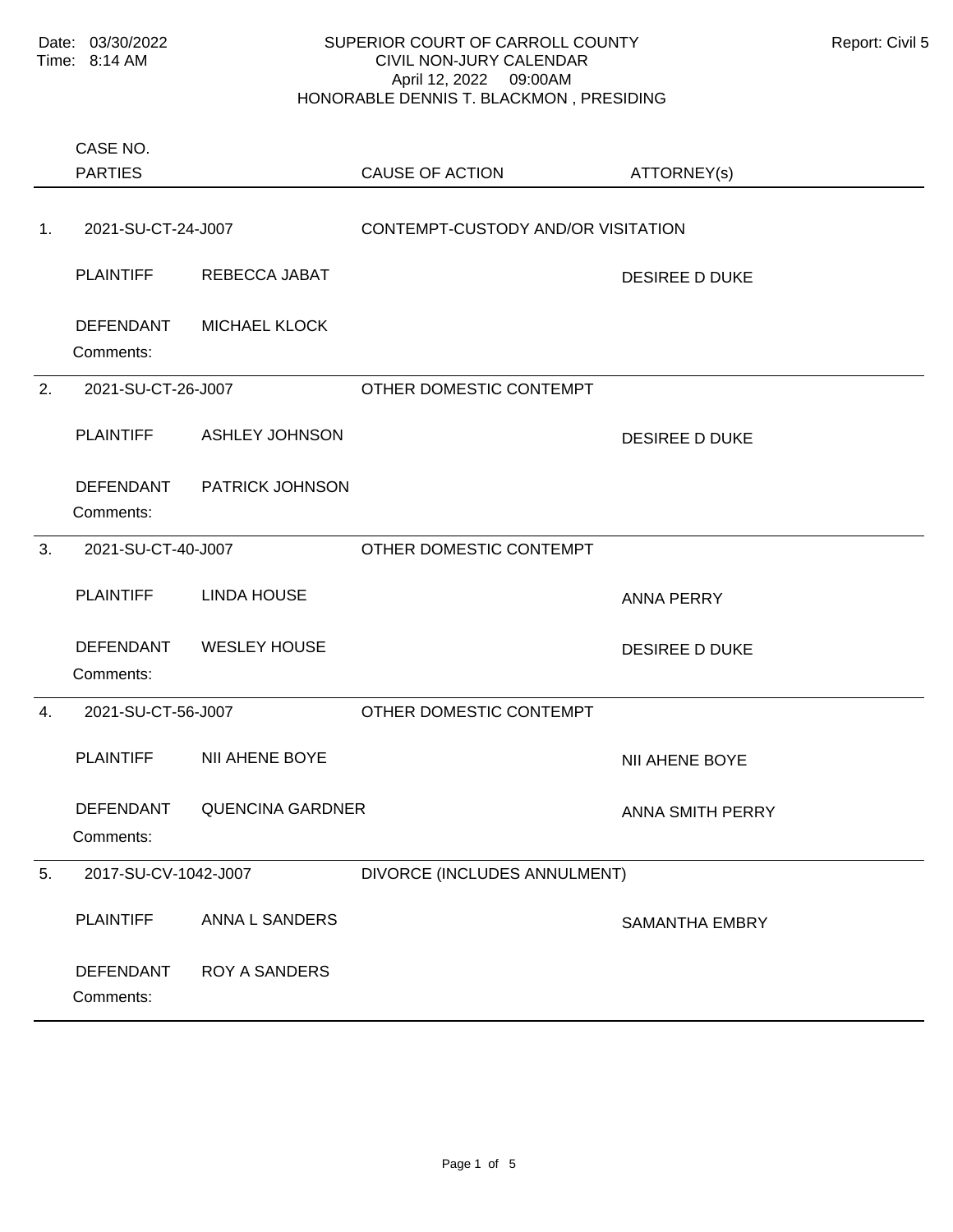Comments: PLAINTIFF CHASE SEAN MASSEY CHASE CHASE SEAN MASSEY DEFENDANT KRISTIN VICTORIA SPEEGLE DESIREE D DUKE 6. 2019-SU-CV-563-J007 PATERNITY (INCLUDES LEGITIMATION) Comments: PLAINTIFF DEBRA HAYES DESIREE D DUKE DEFENDANT STEPHEN HAYES 7. 2020-SU-CV-882-J007 DISSOLUTION/DIVORCE/SEPERATE MAINTENANCE Comments: PLAINTIFF TERI STEVENSON ANNA PERRY DEFENDANT AMBER RIDGEWAY DESIREE D DUKE DEFENDANT JOSHUA RIDGEWAY 8. 2020-SU-CV-1049-J007 OTHER DOMESTIC RELATIONS FILING Comments: PLAINTIFF HEATHER D GREEN MEGAN WALLIN PLAINTIFF BRADLY WAYNE BARCLAY DESIREE D DUKE INTERVENOR ROBERT HARKER INTERVENOR TERESA AND KENNETH BELCHER DEFENDANT BRADLEY W BARCLAY DESIREE D DUKE DEFENDANT HEATHER DIANE GREEN MEGAN F WALLIN 9. 2021-SU-CV-2-J007 MODIFICATION DOMESTIC RELATIONS PARTIES CASE NO. CAUSE OF ACTION ATTORNEY(s)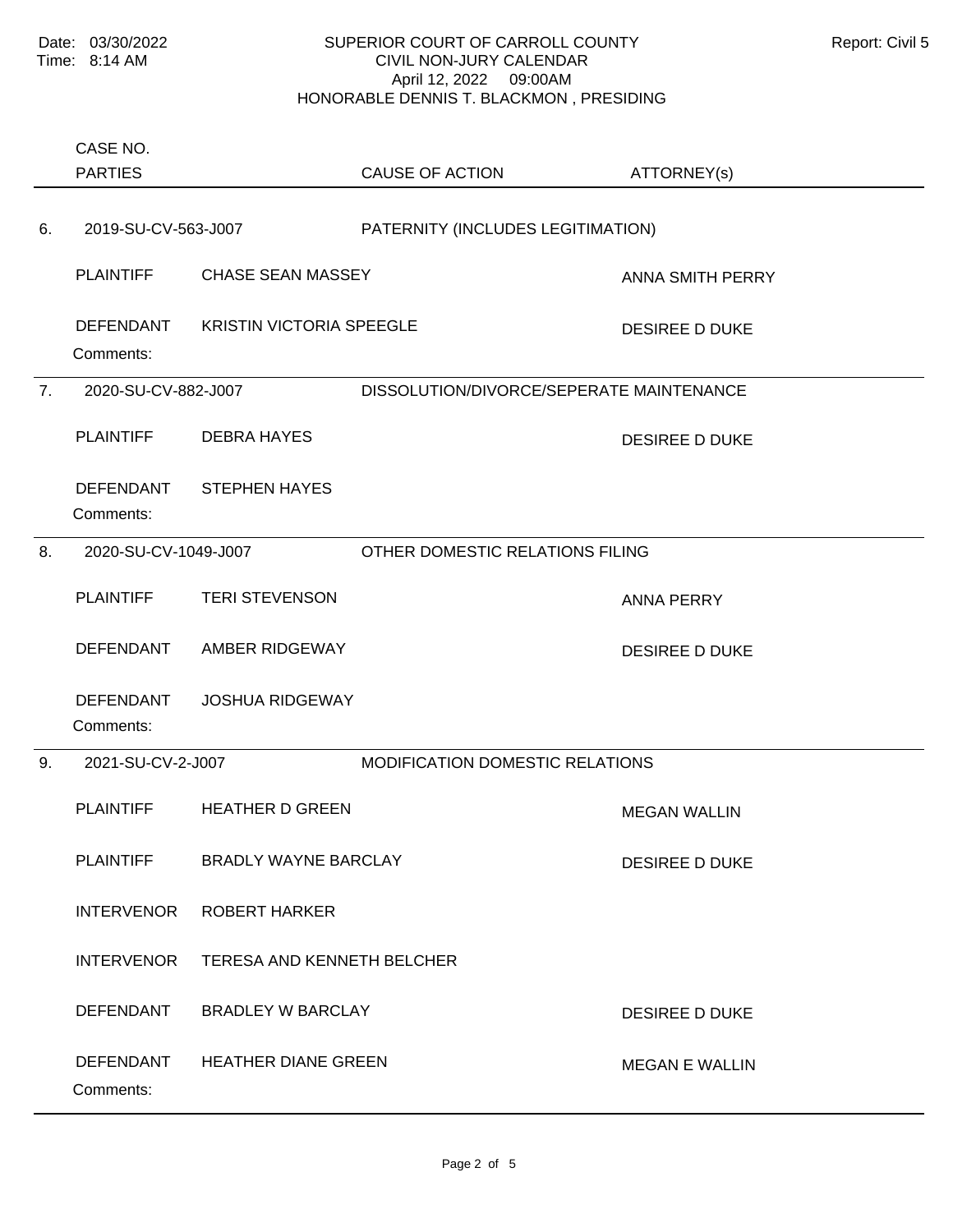Comments: PLAINTIFF DANA L HENNIS DESIREE D DUKE DEFENDANT MATTHEW HENNIS NEWSLEY AND RESERVENT MUST CONSIDER A MILLIPS 10. 2021-SU-CV-693-J007 DIVORCE (INCLUDES ANNULMENT) Comments: PLAINTIFF JONATHAN MICHAEL MUTTONI 11. 2021-SU-CV-757-J007 OTHER GENERAL CIVIL FILING Comments: PLAINTIFF TROY COKER THARKER ROBERT HARKER DEFENDANT CHASITY COUCH 12. 2021-SU-CV-776-J007 MODIFICATION OF CUSTODY/PARENTING TIME/VISITATION Comments: PLAINTIFF TONI BUCKNER DEFENDANT KEZIA COLEMAN 13. 2021-SU-CV-984-J007 APPEALS/REVIEWS Comments: PLAINTIFF MYND MANAGEMENT, INC. AAF ELIZABETH CRUIKSHANK DEFENDANT MEGHAN CRAGER DEFENDANT JERALD CARLISLE DEFENDANT OTHERS AND ALL 14. 2021-SU-CV-988-J007 LANDLORD/TENANT PARTIES CASE NO. CAUSE OF ACTION ATTORNEY(s)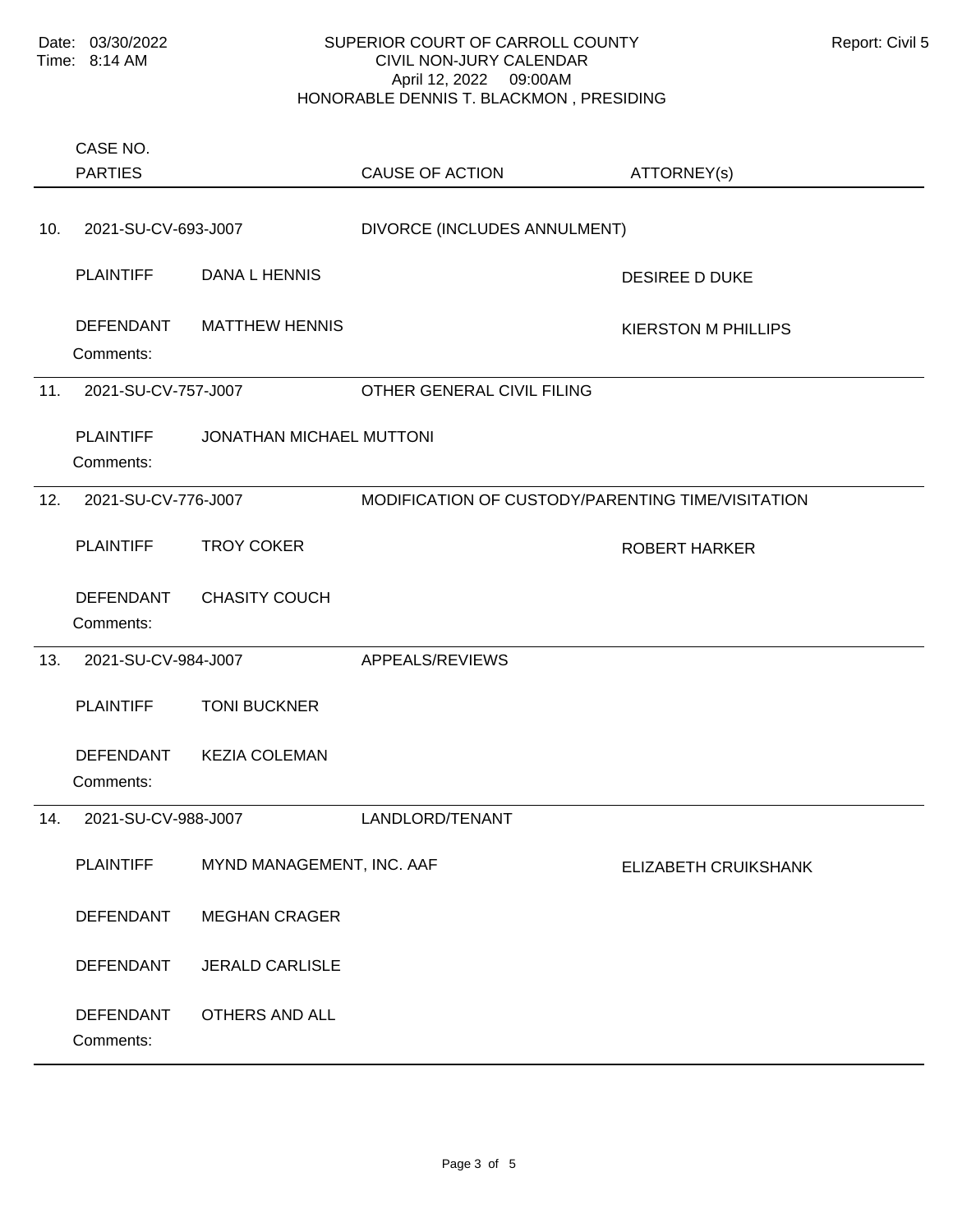|     | CASE NO.                                  |                              |                              |                                                 |
|-----|-------------------------------------------|------------------------------|------------------------------|-------------------------------------------------|
|     | <b>PARTIES</b>                            |                              | <b>CAUSE OF ACTION</b>       | ATTORNEY(s)                                     |
| 15. | 2021-SU-CV-1151-J007                      |                              | DIVORCE (INCLUDES ANNULMENT) |                                                 |
|     | <b>PLAINTIFF</b>                          | MEWOODJIE CENAT-PETION       |                              | <b>ERNEST NAPIER</b>                            |
|     | DEFENDANT<br>Comments:                    | <b>PAULIN PETION</b>         |                              | <b>JOHN W MCKINLEY</b>                          |
| 16. | 2022-SU-CV-19-J007                        |                              | FAMILY VIOLENCE ACT PETITION |                                                 |
|     | <b>PLAINTIFF</b>                          | <b>SARAH CELENTO</b>         |                              | <b>DESIREE D DUKE</b>                           |
|     | <b>DEFENDANT</b><br>Comments: TPO HEARING | MICHAEL CELENTO              |                              | <b>BRYAN R. HOWARD</b>                          |
| 17. | 2022-SU-CV-20-J007                        |                              | DIVORCE (INCLUDES ANNULMENT) |                                                 |
|     | <b>PLAINTIFF</b>                          | <b>SARAH CELENTO</b>         |                              | <b>DESIREE DUKE</b>                             |
|     | <b>DEFENDANT</b>                          | MICHAEL CELENTO              |                              | <b>ALEJANDRO ARCA</b><br><b>BRYAN R. HOWARD</b> |
|     | Comments:                                 |                              |                              |                                                 |
| 18. | 2022-SU-CV-49-J007                        |                              | DIVORCE (INCLUDES ANNULMENT) |                                                 |
|     | <b>PLAINTIFF</b>                          | THEARON B SEARS              |                              | THEARON B SEARS III                             |
|     | DEFENDANT<br>Comments:                    | AMANDA J ADAMS-SEARS         |                              |                                                 |
| 19. | 2022-SU-CV-168-J007                       |                              | <b>CUSTODY</b>               |                                                 |
|     | <b>PLAINTIFF</b>                          | <b>CARMEN PUAC MENDEZ</b>    |                              | AMY VELASQUEZ                                   |
|     | <b>MINOR</b>                              | <b>MARINA N RAMIREZ PUAC</b> |                              |                                                 |
|     | <b>MINOR</b>                              | YEYDY M RAMIREZ PUAC         |                              |                                                 |
|     | <b>DEFENDANT</b><br>Comments:             | RIGOBERTO R RAMIREZ PEREZ    |                              |                                                 |